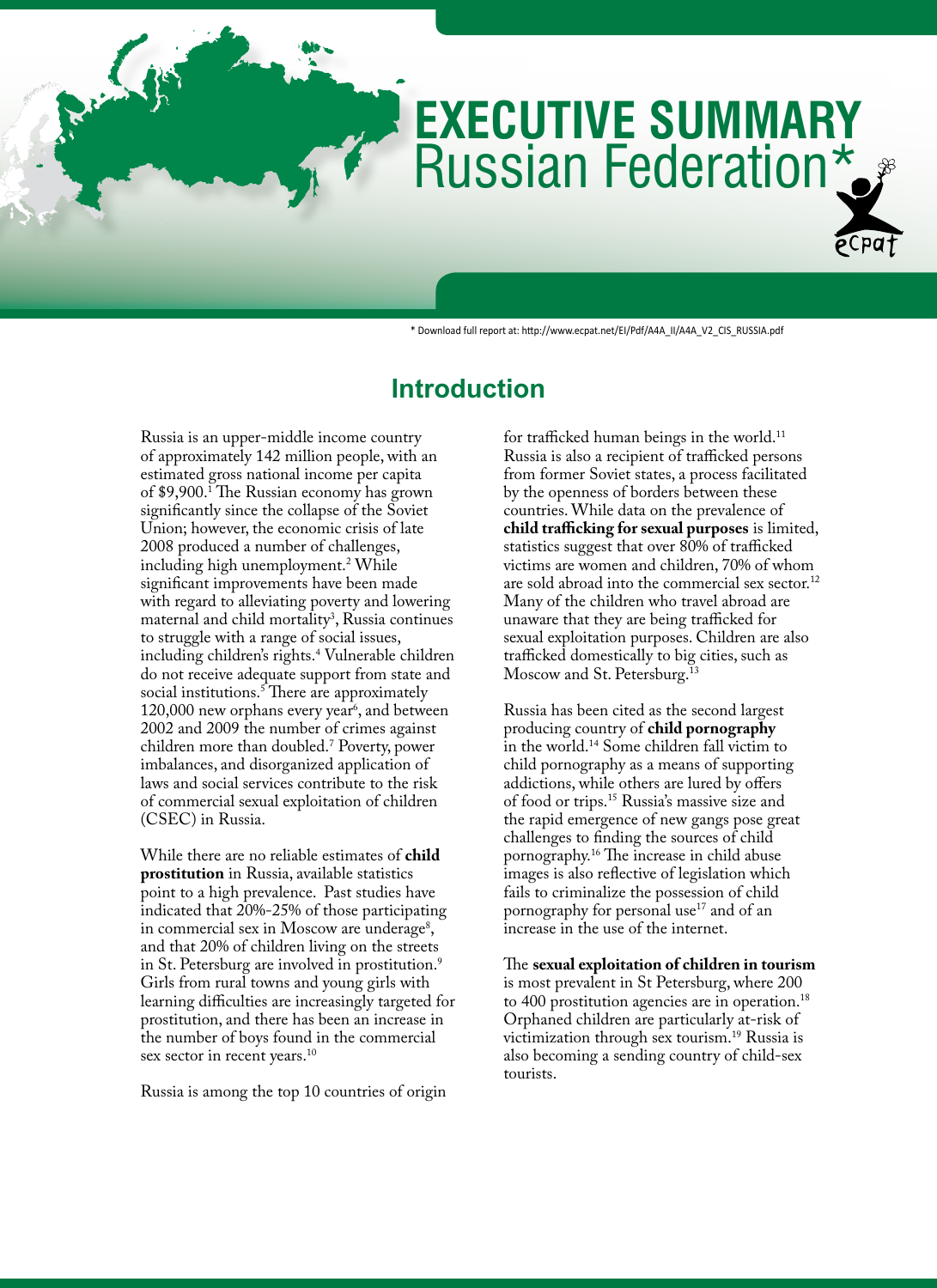## National Plan of Action (NPA)

Upon request from the Russian government, Child Rights Ombudsman Pavel Astakhov launched the development of a National Plan of Action (NPA) against CSEC in 2009, which impressively involved child and youth participation.20 More recently, the State Duma began exploring a number of ways to improve the legislation concerning CSEC.<sup>21</sup> The State Duma has recognized the establishment of a child sex offender registry as fundamental to the prevention of CSEC and is currently working on developing agreements with

foreign countries to facilitate the necessary information exchange. The Duma Committee on Family, Women and Children has also prepared multiple legislative initiatives on child protection, including crimes connected with CSEC. Despite these significant efforts, Russia has not yet adopted a NPA directly addressing CSEC. Russia has committed to creating a NPA on human trafficking that incorporates provisions to counteract CSEC, but this too remains in development.

## Coordination and Cooperation

Despite varying degrees of cooperation at each level, there remains a need for a coordinating body to monitor national, regional and international efforts to combat CSEC. Cooperation and coordination at the local and national level is generally strong, with the primary gap being the lack of formal procedures to facilitate cooperation between the state and civil society.<sup>22</sup> Local cooperation is successfully achieved by the Commission on Minor's Affairs and Protection of their Rights, which engages a broad range of stakeholders. The establishment of an interagency coordinating committee to address human trafficking by the Ministry of Health and Social Development and the Russian Safe Internet League are examples of coordinated efforts to tackle manifestations of CSEC at a national level, both of which include the involvement of NGOs. However, enhanced cooperation and coordination is required to improve the data collection on issues concerning CSEC in Russia, which is currently deficient.<sup>23</sup>

While Russia's international partnerships to address CSEC remain limited, there have been some significant efforts to cooperate at a regional and international level to address child pornography and human trafficking. At the international level, the US and Russia joined forces in 2011 to discuss a cooperative strategy to counteract the rapid spread of child pornography.24 Furthermore, the Russian Hotlines are part of the international network of hotlines, INHOPE. At the regional level, Russia is a member of the Council of Baltic Sea States Expert Group for Cooperation on Children at Risk, which has a strong focus on CSEC manifestations. Russia is also part of the G8 Wanted Child Sex Offender Initiative launched in 2010.25 Regional cooperation against human trafficking has been fostered in recent years through Russia's participation, in conjunction with NGOs, in anti-trafficking initiatives promoted by the Nordic Council of Ministers.26 However, most of these efforts lack attention to the specific needs and vulnerabilities of children.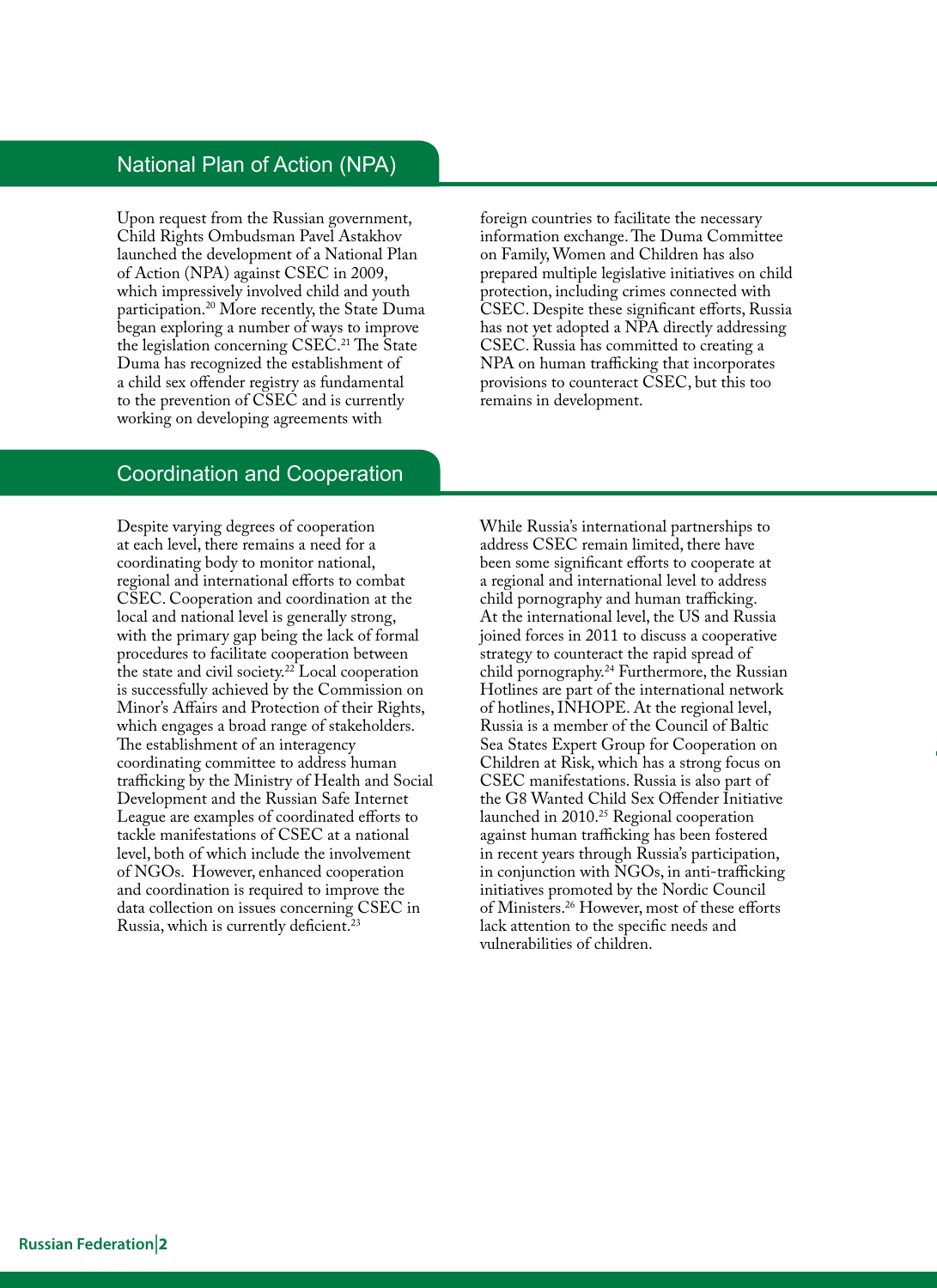## Prevention

Initiatives to prevent CSEC and protect Russian children and youth from the dangers of sexual exploitation exist but continue to be predominantly implemented by NGOs, with limited support from the government and local administrations. Government CSEC awareness raising efforts have been minimal, primarily consisting of Internet, TV and radio warnings on the issue of human trafficking, which do not specifically highlight child trafficking.<sup>27</sup> NGOs have instead spearheaded the majority of the CSEC awareness raising campaigns in Russia, such as the "Lightning. Children, Beware!" exhibition that was organized by NGO Stellit. Education and training programs have also been predominantly implemented by NGOs, rather than government. NGOs have developed a variety of educational tools and training workshops around CSEC and human trafficking, such as the outreach program run by World Vision that helps vulnerable children in St. Petersburg develop life and vocational skills.28 At the government level, education efforts have primarily focused on human trafficking.29 Unfortunately, there is no official policy mandating child trafficking or CSEC education in school curricula.30

Vulnerability reduction efforts are evident in modifications to legislation, enforcement measures and policies. The signing of a Federal Law *On Protection of Children from Information Harmful to Their Health and Development* is aimed at developing a standardized review unit to screen information and determine appropriate age levels for access to certain information.31 In February 2012, the legislation concerning sexual crimes against minors was changed to provide a life sentence for repeat offenders. Measures to prevent unsafe adoptions are also being developed.33

The private sector is also involved in CSEC prevention efforts. The Accor Russia hotel chain has signed the Code of Conduct for the Protection of Children from Sexual Exploitation in Travel and Tourism<sup>33</sup>, leading mobile operators and IT structures have launched several projects on Internet safety, and the Body Shop, in partnership with ECPAT, ran the STOP Sex Trafficking of Children and Young People Campaign in Russia.

### **Protection**

Russia was one of the first states to ratify the *Convention on the Rights of the Child*. Also related to CSEC, Russia has signed the *ILO Convention No. 182* and the *Protocol to Prevent, Suppress and Punish Trafficking in Persons, Especially Women and Children.* However, Russia has not yet signed the *Optional Protocol on the Sale of Children, Child Prostitution and Child Pornography (OPSC)*, nor have they ratified the major European treaties on CSEC issues. At the national level, while Russia has made declarations of children's rights in their legislation, the implementation and effectiveness of these laws remains incomplete. Steps are required to bring national laws in line with Russia's international commitments.

In general, Russian law against human trafficking is in-line with the UN Trafficking protocol but implementation of the law appears inconsistent, posing key protection concerns. The Russian *Criminal Code* prohibits both **trafficking for commercial sexual exploitation**

and forced labour.<sup>34</sup> The sanction for operating this type of commerce ranges from 3 to 15 years in prison, depending on the qualifying circumstances of the crime. Trafficking of an underage person is considered an aggravated offence.

The Russian *Criminal Code* also prohibits the **prostitution of children**. The provision that qualifies the offence of prostitution if committed to an underage person does not distinguish between girls and boys, and it is applicable to any person under the age of 18.35 However, there is no thorough definition of what acts fall under "prostitution" nor is the issue of remuneration addressed. The involvement of an underage person may be sanctioned with deprivation of liberty up to 8 years. The organization of prostitution or the maintenance or provision of premises for prostitution when used for an underage person carries a maximum of 10 years imprisonment. However, these laws do not meet the OPSC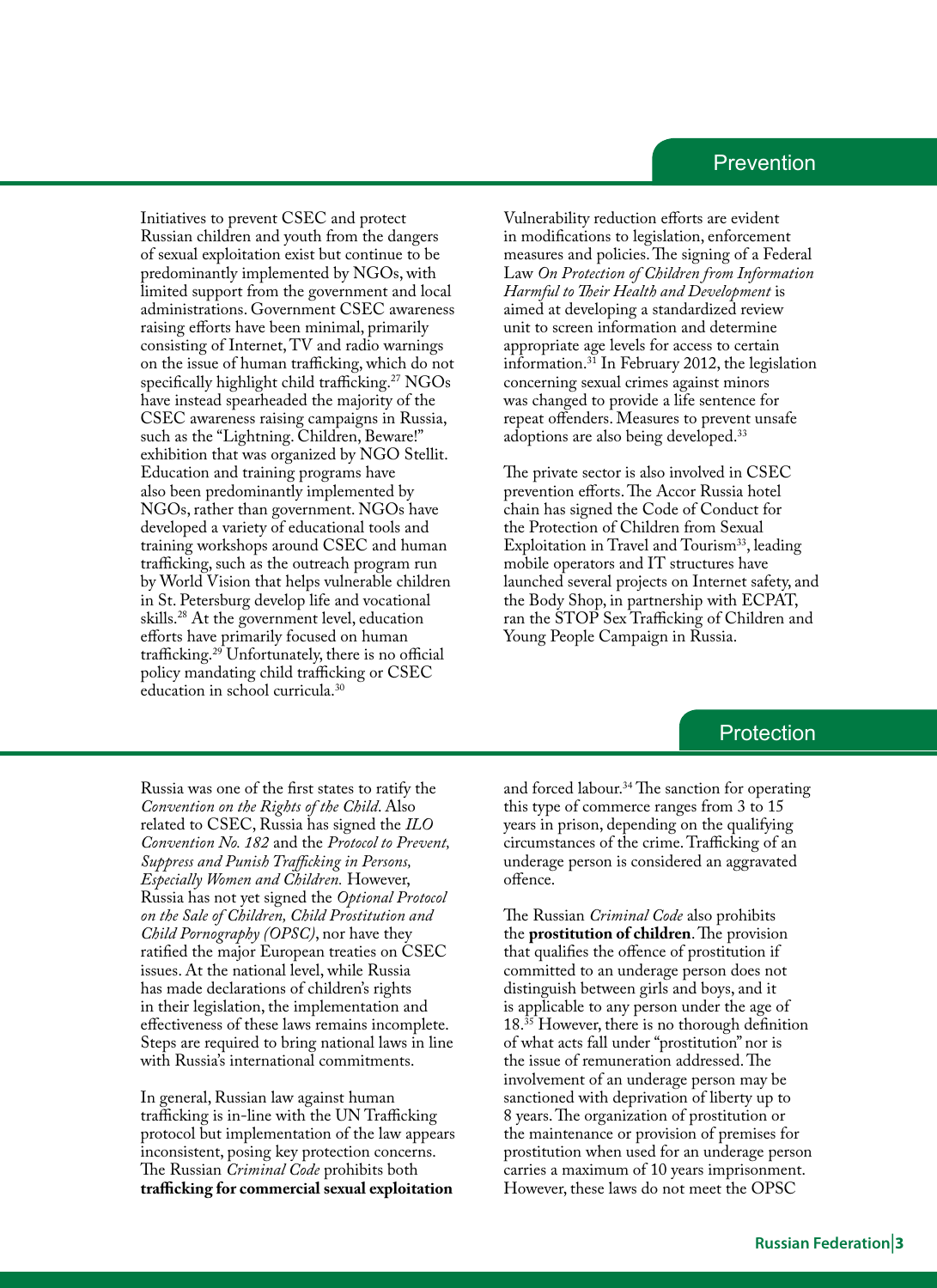standards since they do not specifically target clients obtaining a child for prostitution. One positive modification to existing laws is the approval of a proposed law that creates harsher punishments for individuals who commit sexual crimes against children.<sup>36</sup> The leniency of Russia's current laws is criticized for rendering the country an attractive place for child sex offenders.<sup>37</sup>

**Child pornography** legislation is insufficient, with critical gaps that must be addressed to bring Russia in line with international standards. The mere possession of child pornography does not constitute a crime in Russia. However, the distribution and advertising of child abuse images is criminalized.38 This conduct is further qualified if committed "in relation to a person who has not reached the age of fourteen years"39 or if committed by parents or other persons in certain positions of supervision<sup>40</sup>, both carrying a sentence up to 10 years.41 However, these laws are missing a clear definition of pornography, and there are no provisions that cover grooming for child pornography. One positive step is the criminalization of posting child pornography on the Internet as of September 2012.<sup>42</sup>

Russia does have extraterritorial legislation with regard to **child sex tourism**. The Russian *Criminal Code* allows for both active and passive nationality jurisdiction, provided there has been no conviction from a foreign country. Fortunately the provision does not seem to require double criminality to exercise extraterritorial jurisdiction. However, conviction statistics suggest that enforcement is weak.43 A further drawback is the prohibition of extraditing Russian citizens for crimes committed abroad, unless stipulated by international agreements.44

While there is no **child protection unit**  dealing solely with the sexual exploitation of children in Russia, there are a growing number of specialized units that investigate CSEC related crimes. Most individuals working in these units have received training specific to working on cases involving children; however, child friendly procedures of investigation are not systematically enforced.<sup>45</sup> Also problematic is the fact that Russia does not have a juvenile justice system, leaving child survivors vulnerable to secondary traumatisation.

Russia has evidenced progress in providing victims' assistance and protection; however, there remains a shortage of national specialized programmes and policies to provide **support services to children** who are victims of sexual exploitation. Instead, NGOs have primarily assumed this responsibility.45 While free support services are provided to children in difficult situations, they are often insufficient to adequately respond to the children's needs.<sup>47</sup> Government staff also lacks the training to effectively support CSEC victims, requiring NGOs to step in and provide these specialized services. It does not appear that CSEC victims are receiving adequate support services, especially given the high prevalence of CSEC in Russia.

There is also a need for a structured and uniform programme dedicated to the **training of law enforcement personnel** on CSEC, the identification of potential victims, and appropriate measures for protecting the victim and prosecuting the offender.<sup>48</sup> While the Angel Coalition has conducted seminars and training sessions for law enforcement personnel around issues of human trafficking<sup>49</sup>, the US Annual Trafficking in Persons Report 2010 described the training for personnel as "sporadic and limited to a small number of police officers, investigators and prosecutors."50

## Child and Youth Participation

There are many examples of state-funded projects against CSEC, implemented in partnership with NGOs, which involve child and youth participation as a key component. Russian leadership have shown some commitment to promoting youth participation in areas directly and indirectly linked to the Kremlin, including active youth participation in policy dialogue.<sup>51</sup> These advances towards increased child and youth participation are laudable. However, it remains unclear the degree to which these initiatives will be sustainably incorporated into Russian institutions.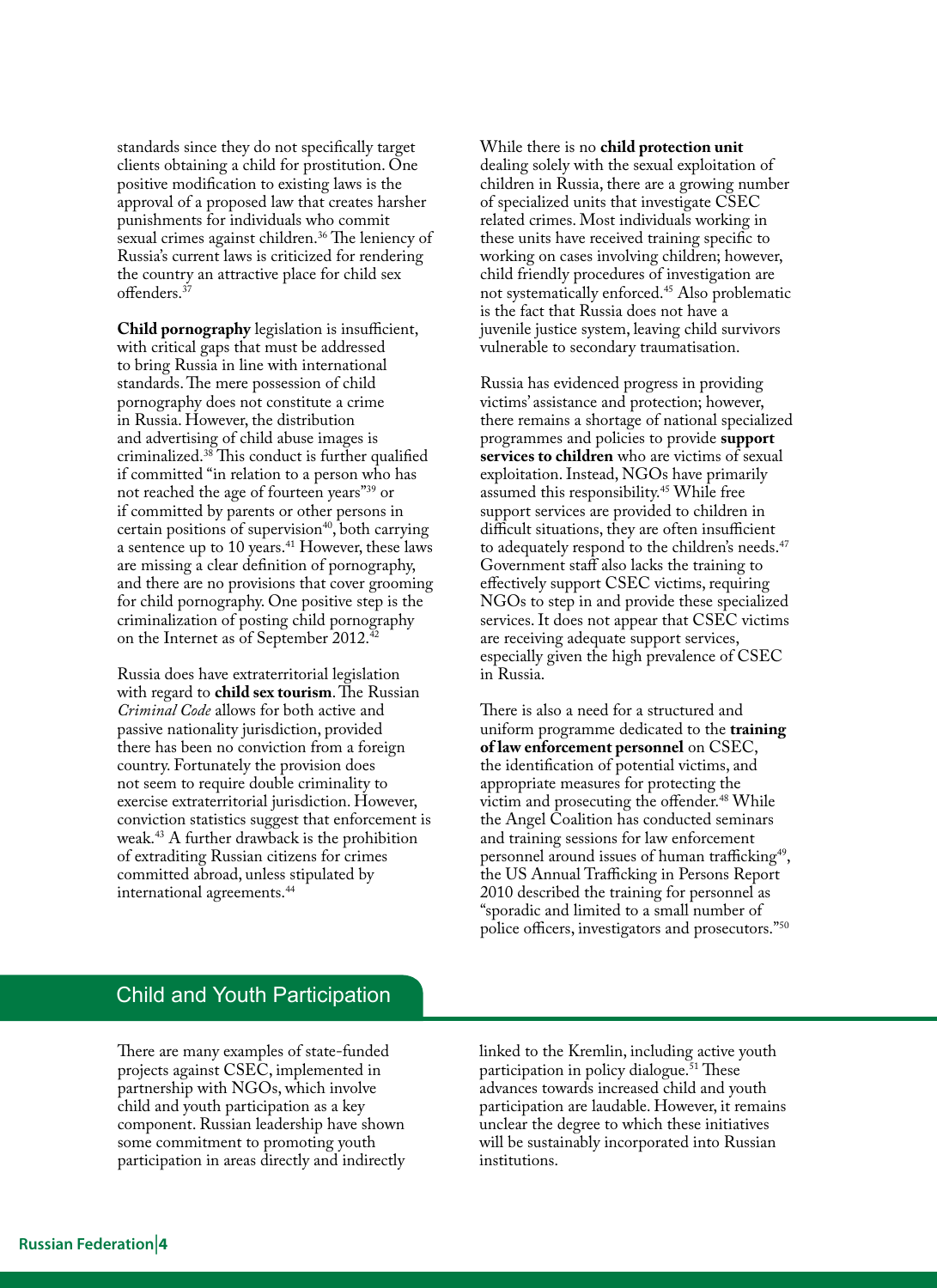## Priority Actions Required

#### National plan for action

Russia ought to develop and implement, through a multi-stakeholder participatory process, a comprehensive national plan of action to combat all manifestations of CSEC. The plan must be guaranteed sufficient funds and a monitoring body should be created to ensure its full implementation.

#### Coordination and Cooperation

International governmental cooperation and coordination must be expanded and should encompass collaborations to improve victim identification, investigation, prosecution and conviction of child sex offenders, as well as increased efforts to address CSEC online. Further collaboration between the governmental bodies and civil society organizations is also needed.

#### Prevention

More CSEC education and awareness programs that target at-risk communities, offenders, the general public and professionals working with children need to be initiated and expanded. Information on the dangers of CSEC should also be incorporated into educational institution curricula and a centralized registry for child sex offenders released from jail should be developed and closely monitored. To assist in these prevention efforts, there needs to be funds allocated to CSEC research and the compilation and assessment of relevant data.

#### **Protection**

Russia must ratify the *OPSC*. New laws and modifications to existing laws are also necessary to enhance protection measures. The laws concerning child pornography need to be strengthened, child pornography for personal use must be criminalised and laws specifically

addressing grooming and benefiting should be introduced. Liability must be imposed against legal persons committing CSEC offences and there also needs to be increased enforcement of protection measures for trafficking offences and extraterritorial laws. The age of parental responsibility ought to be increased to 18 years, and training needs to be provided to all the relevant stakeholders to ensure that childcentred and child-friendly approaches to justice are improved.

#### Support Services

Government funding for support services provided by the state and by NGOs needs to be increased, and such activities should be expanded, while ensuring that the specific needs of victims of CSEC are being met. A child-centred approach should be adopted when interfacing with victims, and training on such methods provided. A nationwide program for the training of law enforcement officials around CSEC issues should also be developed and it must be ensured that child victims of trafficking for sexual exploitation are treated as victims. The creation of a juvenile justice system should also be a priority.

#### Child Participation

State-funded projects against CSEC that involve child and youth participation should be expanded, including increased efforts to involve children in the development and implementation of laws and policies that have bearing on their well being. Increased funding for NGOs working on relevant aspects of child and youth participation is also important for achieving this goal. Furthermore, it must be ensured that child and youth participation initiatives are actually incorporated into systems and institutions.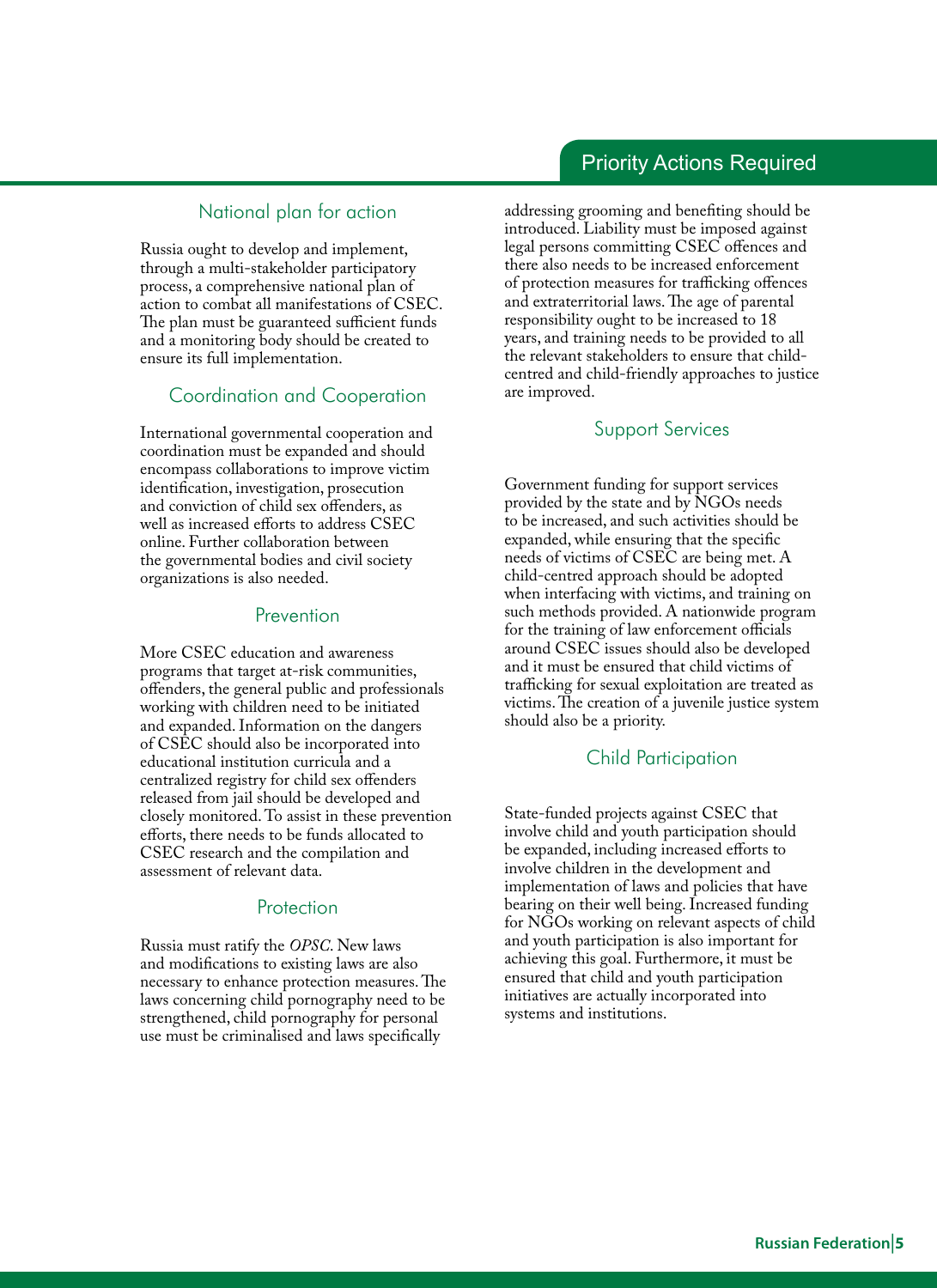## **Endnotes**

- Russian Federation Data, World Bank (cited figured from 2010). Accessed 26 January 2012 from: http// data.worldbank.org/country/russian-federation.
- <sup>2</sup> Russia's unemployment rate shrinks to 7.5% in 2010, RIANOVOSTI, 9 February 2011. Accessed on 26 January 2012 from: http//en.rian.ru/ Russia/20110209/162520570.html
- <sup>3</sup> United National Development Programme, National Human Development Report in the Russian Federation 2010; Millennium Development Goals in Russia: Looking into the Future. Accessed 26 January 2012 from: http://www.undp.ru/ nhdr2010/National\_Human\_Development\_ Report in the RE 2010 ENG.pdf.
- <sup>4</sup> Roudik, Peter. Children's Rights: Russian Federation. 2007. Accessed on 4 July 2011 from: http://www.loc.gov/law/help/child-rights/russia. php.
- <sup>5</sup> 'I have the right': UNICEF Russia launches child rights campaign. Accessed 25 January 2012 from: http://www.unicef.org/infobycountry/ russia\_51631.html.
- United States Department of State, 2010 Country Reports on Human Rights Practices – Russia, 8 April 2011. Accessed on July 5, 2011 from: http://www. unhcr.org/refworld/docid/4da56d945.html.
- RIA Novosti, Crime against children on rise in Russia – top investigator, 5 February 2010, Moscow. Accessed 26 January 2012 from: http:// en.rian.ru/russia/20100205/157784115.html.
- ECPAT International, The Body Shop. Russia. Country progress card. 2010. Accessed on 5 July 2011 from: http://www.ecpat.net/TBS/PDF/2010\_ Russia\_Progress\_Card.pdf.
- <sup>9</sup> Consortium for Street Children. Street Children Statistics, p.5. Accessed on 25 January 2012 from: http://www.streetchildren.org.uk/\_uploads/ resources/Street\_Children\_Stats\_FINAL.pdf.
- <sup>10</sup> Tiurukanova E.V. Institute for Urban Economics for the UN/IOM Working Group on Trafficking in Human Beings, Human trafficking in the Russian Federation. Inventory and analysis of the current situation and responses, UNICEF, ILO, CIDA, Moscow, 2006, p.40. Accessed on 5 July 2011 from: http://www.undp.ru/index.phtml?iso=RU&lid=1&c md=publications1&id=54.
- <sup>11</sup> Kovalev, Vladimi. EU Presses Russia on Human Trafficking. February 23, 2007. Accessed on May 25 2011 from: http://www.businessweek.com/ globalbiz/content/feb2007/gb20070223\_311905.
- Protection Project. A Human Rights Report on Trafficking in Persons, Especially Women and Children. 2010, p.3. Accessed on June 29, 2011 from: http://www.protrectionproject.org/wpcontent/uploads/2010/09/Russia.pdf.
- ECPAT International, The Body Shop. Russia. Country progress card. 2010. Accessed on 5 July 2011 from: http://www.ecpat.net/TBS/PDF/2010\_ Russia\_Progress\_Card.pdf.
- <sup>14</sup> RIA NOVOSTI. Russia second largest producer of child porn – ombudsman. March 22 2010. Accessed on May 26 from: http://en.rian.ru/ russia/20100322/158277750.html.
- Michel, Lou & Schulman, Susan. Part One: Russia and US are bound in the illegal cyber-trafficking of child pornography. August 20, 2010. Accessed on June 30, 2011 from: http://www.buffalonews.com/ city/special-reports/artciel106538.ece.
- <sup>16</sup> Rossi, Alex. Sky Exposes Russian Child Porn Trade. February 28, 2007. Accessed on May 23 2011 from: http://news.sky.com/skynews/Home/Sky-News-Archive/Article/200806413569864.
- <sup>17</sup> Newton, Paula. Russia: Where Keeping Child Porn is Legal. June 2, 2011. Accessed on June 29, 2011 from: http://articles.cnn.com/2011-06-02/world/ russia.child.porn\_1\_child-pornography-sexual -abuse-child-advocate? s=PM:WORLD.
- <sup>18</sup> E.V. Tiurukanova & the Institute for Urban Economics for the UN/IOM Working Group on "Trafficking in Human Beings", Human Trafficking in the Russian Federation (2006), p.11, Accessed on 25 January 2011 from: http://www.unicef.org/ ceecis/Unicef\_EnglishBook.pdf.
- <sup>19</sup> Orphan Coalition. Two Million Children Are Living Life as Sex Slaves. June 1, 2011. Accessed on June 29, 2011 from: http://orphancoalition.org/blog/ two-million-children-are-living-life-as-sex-slaves/.
- The Voice of Russia, Alexia Golovan: to resolve children's problems is top, 17 December 2009. Accessed 26 January 2012 from: http://english. ruvr.ru/2009/12/17/3073796.html.
- <sup>21</sup> Itar-Tass. Commercial sexual exploitation of children. 16 June 2011. Accessed on 2 October 2011 from: http://www.eva.ru/fun-and-fun/artciel/ print.xhtml?artcileId=5226 (In Russian).
- Russia second largest producer of child porn (after the US) – ombudsman. 22 March 2010. Accessed on June 29, 2011 from: http://en.rian.ru/ russia/20100322/158277750.html.
- <sup>23</sup> US Department of State. Trafficking in Persons Report, 2010. Accessed on May 32 2011 from: http://moscow.usembassy.gov/tipreport2010.html.
- <sup>24</sup> Rountree, Sally. US, Russia Unite to Fight Crimes Against Children. March 24, 2011. Accessed on June 2, 2011 from:http://iipdigital.usembassy.gov/ st/english/article/2011/03/20110324164020yll as0.5926129.html#axzz1MVFgTkTm.
- <sup>25</sup> DOJ US Marshall Service, March 24, 2010, Press Release "US Marshals Launch G8 Wanted Child Sex Offender Website"http://www.justice.gov/